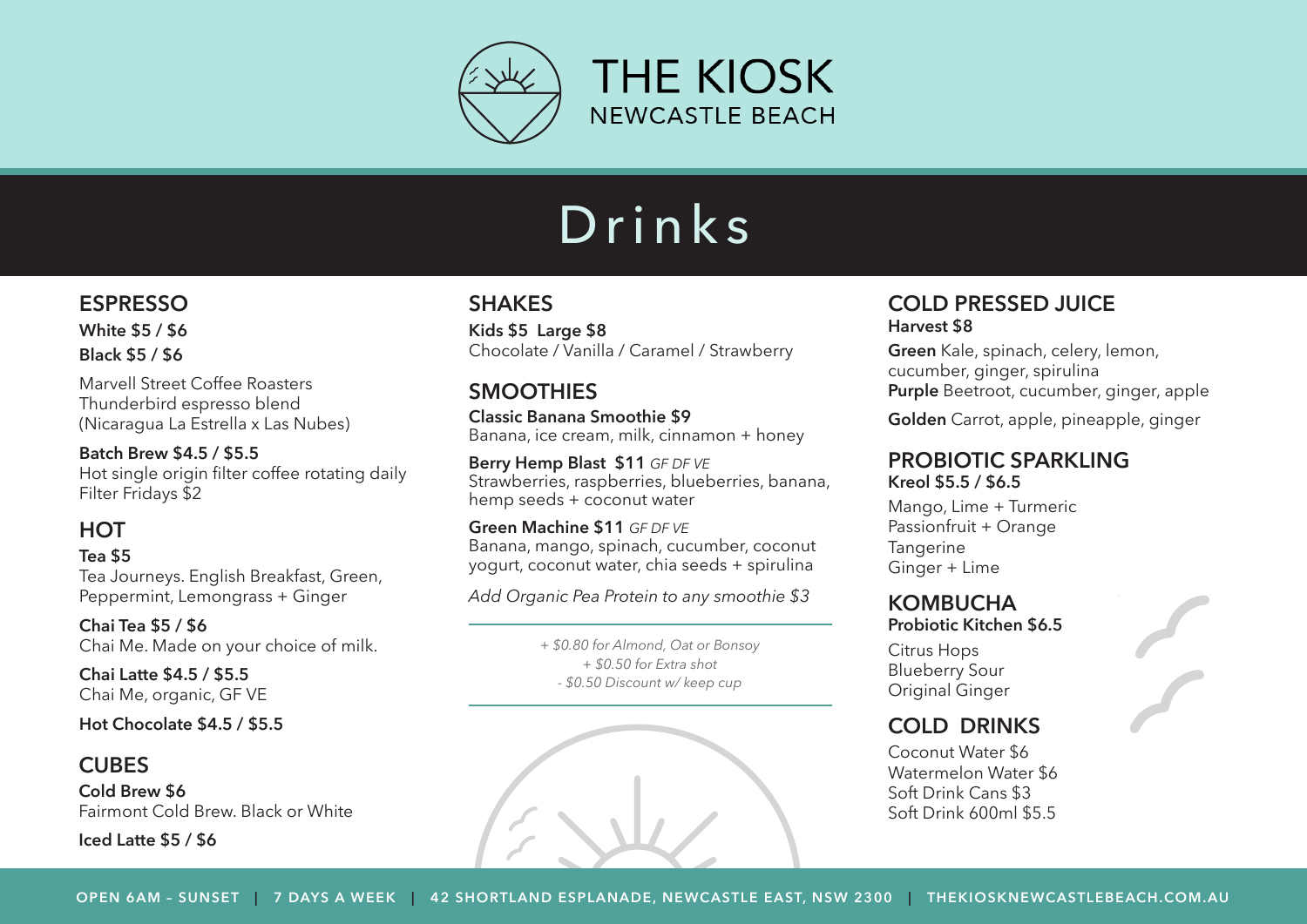

# Breakfast 6am - 2pm

## **BEACH BOWLS**

**Maqui Berry Bowl \$16** *GFO VEO* Maqui Berry Blend topped with Uprising granola, seasonal fruit + toasted coconut

*Bowls are Dairy Free \*Gluten Free / Vegan Option \$2 Add Peanut Butter 2 Add Nutella 2*

### **TOASTED**

**Sourdough Toast \$8** *GFO* w/ butter, strawberry jam, vegemite, honey or peanut butter

**Banana Bread \$9** w/ butter

**Smashed Avo \$15** *GFO VEO* On sourdough toast w/ lemon + greens

**Bacon + Egg Roll \$12** *GFO* w/ bbg sauce

**Egg + Avo Roll \$12** *GFO* w/ rocket + relish

## **TOASTIES**

**HCT \$14** *GFO* On sourdough w/ double smoked ham, cheese, tomato + aioli

**Mushroom \$14** *GFO VEO* On sourdough w/ miso mushrooms, garlic kale + cheese

**Kiosk Rueben \$16** *GFO* On sourdough w/ pastrami, sauerkraut, swiss cheese, thousand island sauce + pickles

*V - Vegetarian / VE - Vegan VEO - Vegan Option available on request GF - Gluten Free / GFO\* - Gluten Free Option DF – Dairy Free*